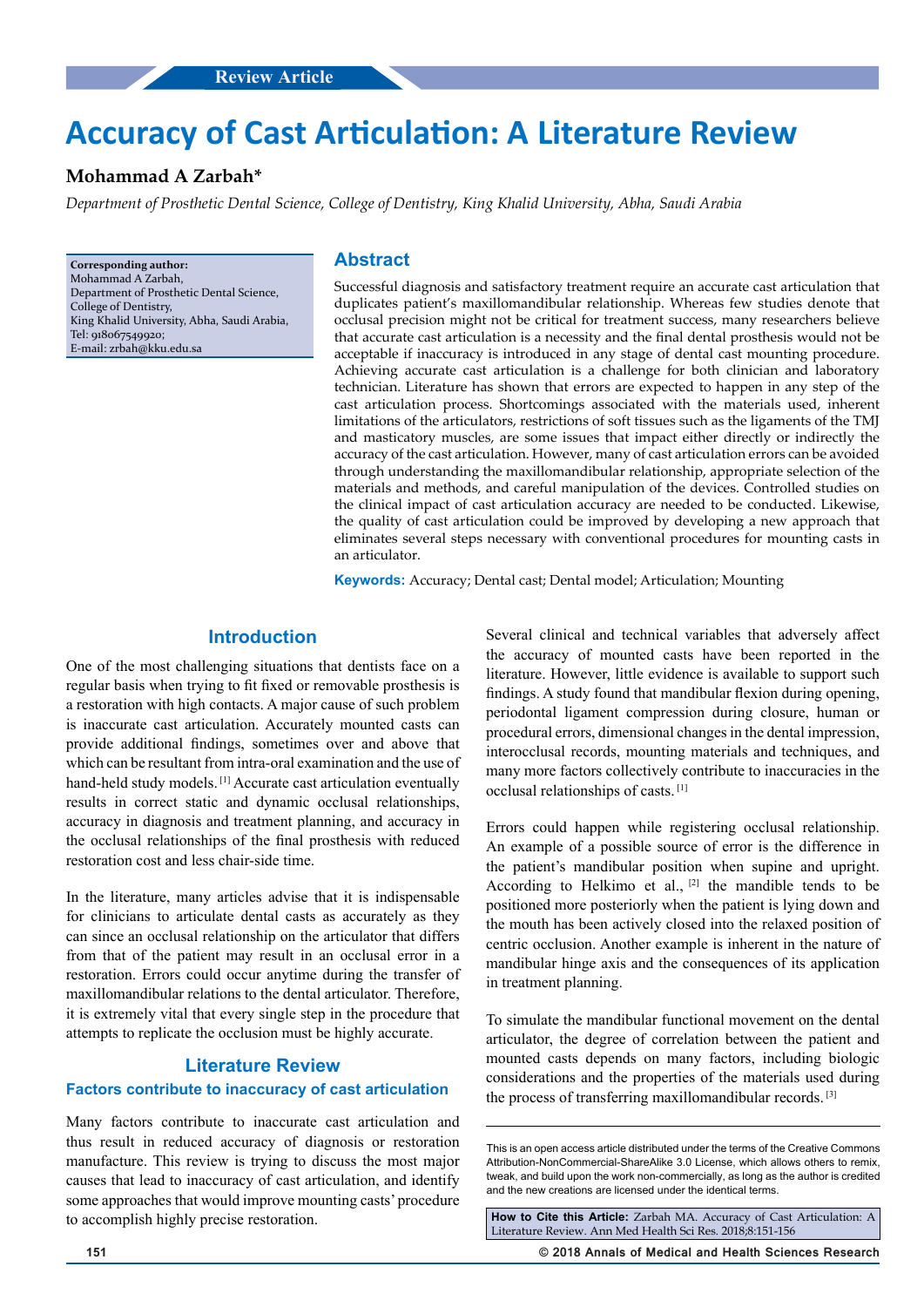#### **Temporomandibular joint (TMJ) structure and mandibular movement**

Centric relation (CR) record probably is the most vital record required in comprehensive prosthodontics because it is the only "fixed" relationship between the maxilla and the mandible as it is determined by the bony relationship between the condyles and the glenoid fossa. To determine CR effectively, the bite should be registered with interocclusal clearance that created after an efficient neuromuscular deprogramming is done. [2] Neuromuscular deprogramming is the key to reproducibility and can be reached by practicing any one of many successful techniques such as splint therapy or Lucia jig. CR is distinctively different from centric occlusion (CO) which is registered when teeth are in maximum intercuspation and thus has its own indications. [4] The discrepancy between CR and CO has been reported in the literature. This difference usually happens due to a premature occlusal contact on the posterior teeth.

## **Influence of dental impressions, models pouring, and bite registration on cast articulation accuracy**

**Dental impressions:** It is vital to be precise even from the early starting step if the clinician wants to achieve an accurate maxillomandibular record. The simplest things such as dental impressions, which are a frequent source of error, are sometimes made and poured by least experienced staff in the practice. [3]

A research conducted by Christensen [5] has shown how alginate impressions can contribute significantly to a crown being too high. Even though hand mixing of alginate still is the most common method of mixing alginate, the author supports mechanical mixing of alginate impression as it makes a more consistent mix of alginate every time. Also, it is suggested that the teeth should be dried with air to remove debris and then the mixed alginate should be rubbed onto the occlusal surfaces with a gloved finger to fill the occlusal groves, allowing accurate reproduction of the occlusal tooth anatomy and preventing airbubble entrapment on the occlusal surface. A cast made with a distorted impression or a porous impression resulting in plaster blebs on occlusal surfaces will not fit comfortably.

It has been reported that casts fabricated with double-arch impression technique are probably the most accurate duplicate of the maximum intercuspal position (MIP) when mounted in an articulator. [1] Some studies have investigated the dimensional accuracy of dies fabricated from such technique. For instance, Davis and Schwartz [6] compared intra- and inter-abutment dimensions. The trial found that the double-arch technique proved more accurate than custom trays, and rigid metal trays were found to be superior to disposable plastic trays. On the other hand, it is commonly believed that complete-arch impressions produce accurate casts as well if made with particular materials. According to Davis et al. [7] either technique would produce castings with an excellent marginal fit. Overall, open mouth, complete-arch impressions made in a custom tray may produce the most accurate die.

number, location, and size as well as applied forces need to be accurately registered when the occlusion scheme is assessed. The interocclusal record, the pantograph, and the axiograph are examples of techniques used to set condylar guidance on articulators. Recently, technology has been applied to these methods and many studies have been published to support this trend.

When the teeth are absent or do not offer vertical and horizontal stability between the arches, an interocclusal record is essential to articulate the casts. Nevertheless, it is unnecessary to use interocclusal records if a good tooth intercuspation is present. In this case, hand articulation is the best way to achieve highly accurate duplicate as the potential for errors is reduced. If the range of movement and tooth contact between CR and CO needs to be analysed, the interocclusal record must be taken with the mandible in the retruded axis position.

A considerable amount of literature has been published on physical properties and behaviour of bite registration materials. Vergos and Tripodakis [8] stated that the accuracy of an interocclusal record is influenced not only by the material properties, but also by the recording technique, as well as the reliability of the mandibular position influenced by the occlusal contacts, muscular action, or tissue changes within the joints. Moreover, the accuracy of fit of the recording material on the study or working casts seems to be a critical factor in the whole procedure.

There have been several investigations into the causes of inaccuracy of interocclusal recording materials. However, some of these investigations have not differentiated between manipulative errors, recording materials properties, and the inaccuracies of the derived casts. In the next section, the effect of interocclusal record materials properties and behavior on the cast articulation accuracy will be discussed.

**Interocclusal record materials:** For decades, many studies have tested the accuracy of various interocclusal recording materials [Figure 1].  $[9]$  According to Freilich et al.,  $[10]$  the choices of the material used to make this type of record and the design of this record are largely dependent upon the clinical conditions present and the preferences of the practitioner. Additionally, characteristics such as the accuracy, durability, resilience, ease of use, and dimensional stability of these materials should be considered. [10]

Several different experiments have found that all tested recording materials have one or more major shortcomings that may affect

## Common interocclusal recording materials

- •Waxes.
- •Metallic pastes.
- •Plaster.
- •Acrylic resins
- •Elastomeric materials.

**Bite registration:** Occlusal contacts variables including

**Figure 1:** List of common inter-occlusal recording materials. [9]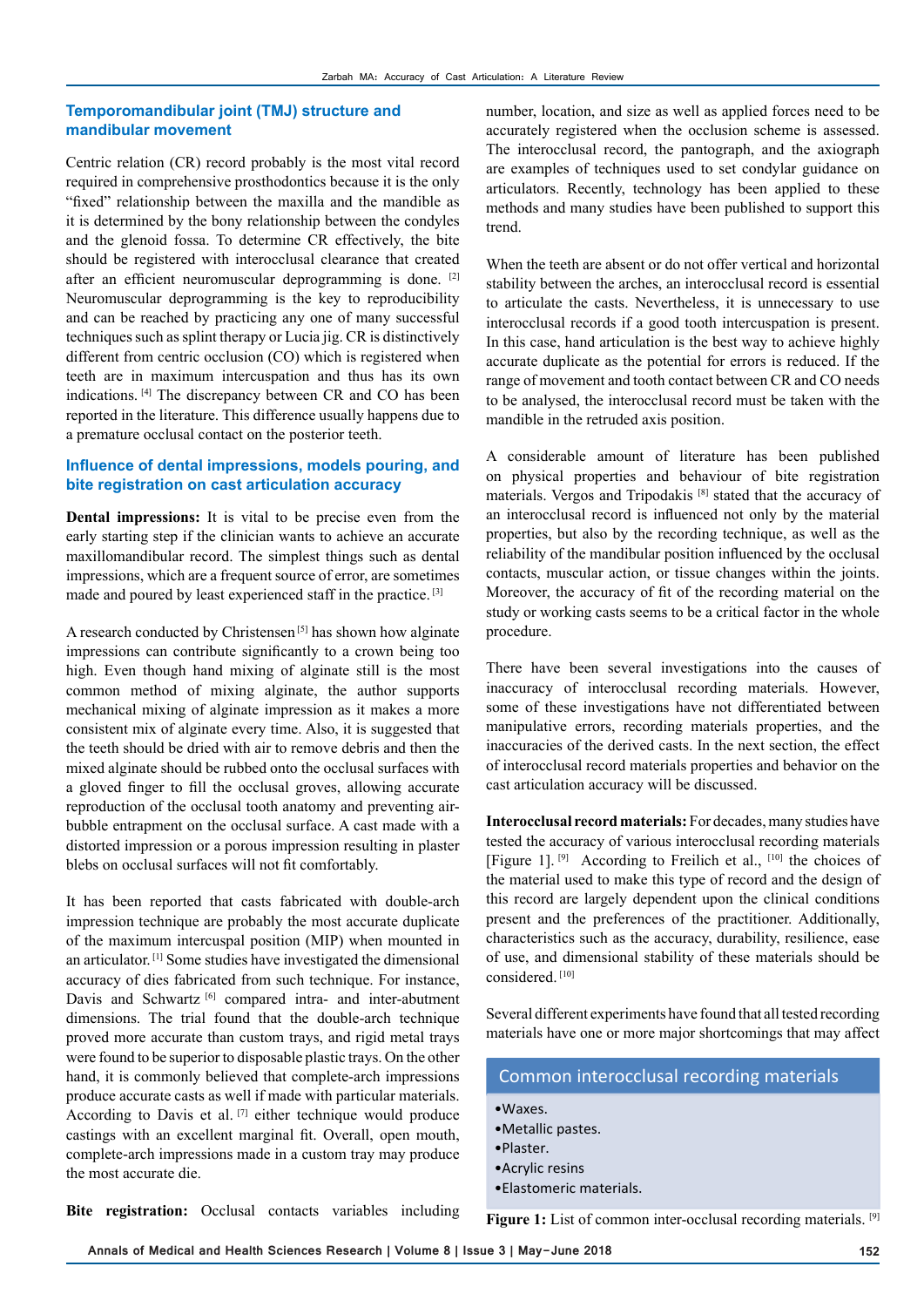the accuracy of registration. Fattore et al. [11] found that none of the recording materials exhibits absolute dimensional accuracy, with most of them exhibit dimensional change over time. Freilich et al. [10] and Urstein et al. [12] found that impression plasters appear to possess excellent overall characteristics. However, it has been reported that plaster is difficult to handle in the mouth and the final interocclusal record is brittle. [3] It has been suggested by Freilich et al. [10] that records composed of waxes, resins, or pastes should be utilized for mounting casts before they undergo significant dimensional change.

Differences in the interocclusal record materials studied and the study designs lead to difficulty in directly comparing the dimensional accuracy and stability between the materials. Thus, depending on the clinical situation, the knowledgeable practitioner can compensate for many of shortcomings while taking advantage of the more desirable characteristics to accomplish highly accurate outcome. [10]

In a trial carried out by Breeding et al., [13] the accuracy of thermoplastic resins, acrylic resins and addition-cured silicone interocclusal recording materials was compared. It was found that the use of the addition silicone generated significantly fewer mounting errors than those generated by the acrylic resins and thermoplastic resins. The findings of this study were supported by several studies conducted in the past few decades. [3,14] These studies concluded that PVS interocclusal records were found to be accurate and dimensionally stable for several days.

Different materials have been suggested to be used in various clinical scenarios. Elastomeric materials such as vinyl polysiloxanes and polyethers are well suited for making interocclusal records where only horizontal stability is needed as they allow the patient to be guided into maximum intercuspation at the existing vertical dimension of occlusion (VDO) without mandibular deflection. [15] The major disadvantage of using elastomers is that any compressive force exerted on these materials during mounting procedures may cause inaccuracies during the mounting of the casts. [16] On the other hand, Freilich et al. [10] provided an in-depth description of using non-resilient (rigid) materials. The authors highlighted that unlike records made from elastomeric materials, records made from rigid materials such as waxes, resins, pastes, and plasters should not be placed between teeth that have opposing tooth contacts because this could easily result in the inadvertent increase of the VDO or lateral displacement of the mandible. Additionally, many of these materials are fragile in thin section and may break when handled. It has been suggested that when a rigid material is used to make an existing tripod record, space for the record should be available between prepared teeth and their antagonists or between teeth without interocclusal contacts. [16]

**Techniques:** Interocclusal record material is not the only factor that influences the accuracy of bite registration. Several investigations have also found that recording technique is another primary cause of errors. Even though studies done in this field have not agreed upon one method to be used in all clinical scenarios, it is generally accepted that hand articulation

of casts with stable interocclusal contacts has been considered more accurate than the use of a recording medium during mounting of working casts. [13]

While registering the bite in dentate cases, the interocclusal separation should be kept as small as possible. This is because, otherwise, the bite will be registered at increased vertical dimension. Many other skills have been described in the literature to improve the accuracy while registering the bite. According to Freilich et al.,  $[10]$  the material must be carefully trimmed to eliminate all excess material that touches soft tissue or extends into hard and soft undercuts. This should be done to reduce the area of the cast/record interface. Also, it allows the practitioner to visualize the extent to which the casts seat into the record. [17]

Taken together, all investigations carried out in bite registration revealed that there is neither one ideal method nor material. The most important part in this vital step is what Steele et al. [18] have stated in their paper. According to this study, the fundamental requirement is to obtain enough detail in a dimensionally stable recording material to enable casts to be confidently located in the laboratory whilst not recording so much detail that it stops the casts seating.

**Models pouring:** Pouring accurate dental casts is a critical phase to be considered by the dental team when a perfect outcome is desired. Christensen [5] has shown that it is likely that pouring models with dental stone instead of plaster is a key role to achieve an accurate cast as dental stone provides strength and high wear resistance.

Facebow: Facebow orientation errors are common in many dental clinics. Accurate location of the hinge axis helps to orientate the maxillary cast on the articulator. [19] Some of the errors happened are introduced when the facebow is adjusted and placed on the patient and when measurements are transferred to the articulator.<sup>[20]</sup> A research done by Ferrario et al.<sup>[21]</sup> has suggested that orientation errors can be reduced by operating a computerized method for non-invasive determination of the 3-dimensional position of the occlusal plane with the head in the natural head position. Moreover, Pröschel et al. [22] have suggested using articulator-related registration concept to minimize registration errors. Clark et al. [23] have highlighted that if a discrepancy exists between the true hinge axis and the articulator axis, a premature contact will occur on the retruded path of closure on the articulated model, which is not present clinically.

## **Discussion**

Literature has reported some factors that are possibly the source of incorrect maxillary cast alignment. According to Ferrario et al., [24] the following points could participate in alignment discrepancy:

(1) Individual variation in the anatomic reference landmarks and measurements,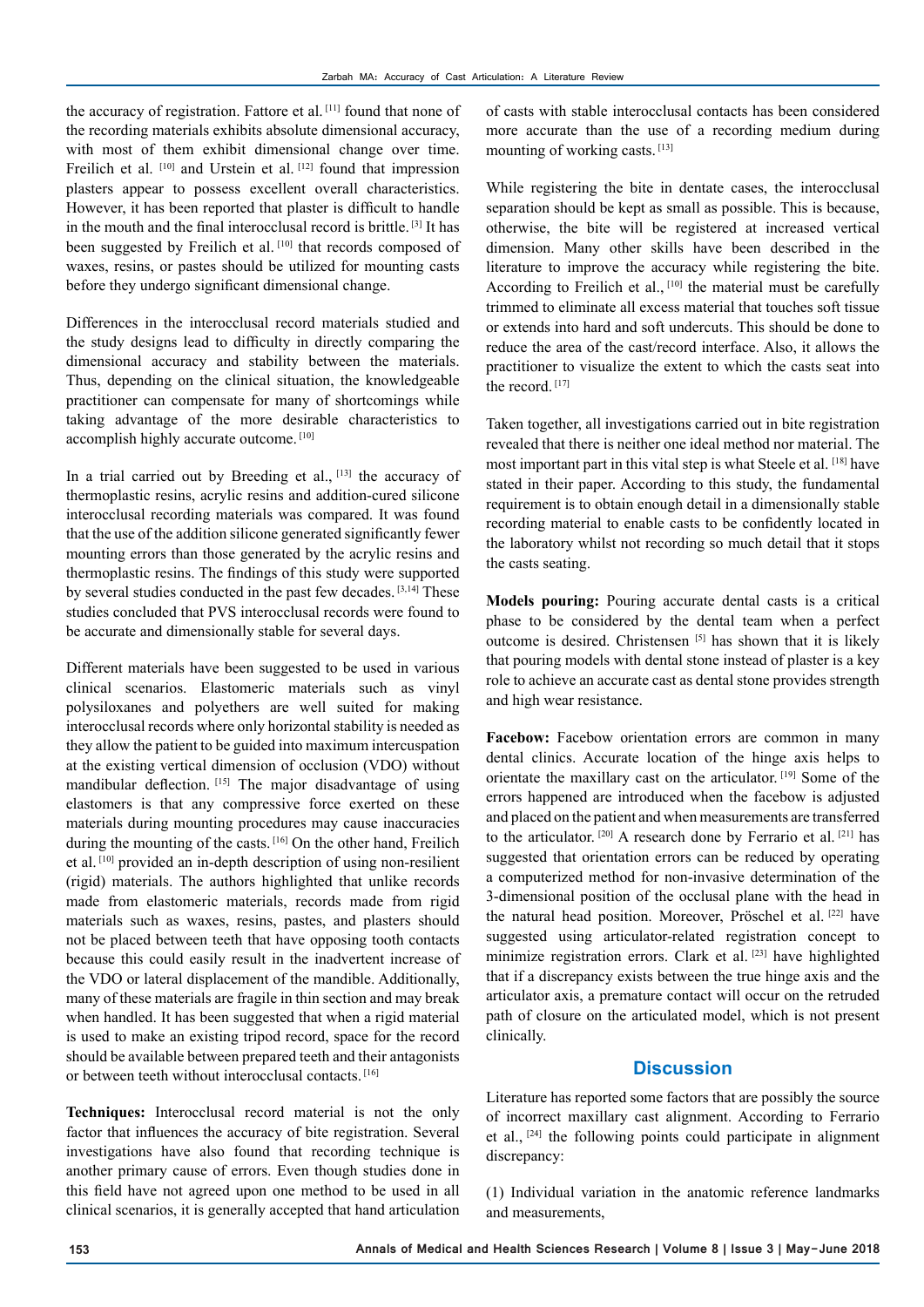(2) Improper adjustment of the face-bow to the patient or the instrument to the articulator during the transfer procedure, and

(3) Setting the Frankfurt plane horizontally on the upper member of the articulator.

#### **Dental articulators**

There are 3 types of dental articulators [Figure 2].

- **1. Non-adjustable articulator:** Literature has revealed that nonadjustable articulator can only duplicate maximum intercuspation position with acceptable amount of accuracy and reproducibility.  $^{[25]}$  Therefore, to reduce complexity and cost, a single restoration, which is not involved in excursive contacts, could be made on a non-adjustable articulator; and then some minor adjustments probably would be made in the mouth before final cementation.
- **2. Semi-adjustable articulator:** Using semi-adjustable articulator is beneficial when fabricating multiple restorations that need appropriate guidance, increasing vertical dimension of occlusion, controlled occlusal contacts, or removing the interferences. This potentially helps to reduce the chair-side time and the total cost involved. [26] However, errors could happen due to inherent limitations of semi-adjustable articulator as a result of inability to accurately duplicate the posterior determinants of occlusion. [27]
- **3. Fully adjustable articulator:** Fully adjustable articulator has been suggested to be used when clinician works on full mouth rehabilitation case that needs dental prosthesis with highly predictable outcomes. Celenza<sup>[28]</sup> stated that eccentric movement articulators duplicate all eccentric pathways so a precision centric position may be developed and maintained, and so eccentric "irritants" will not be introduced.

#### **Choosing an appropriate articulator**

Conflicting opinions have been written in the literature on what kind of dental articulator the dentist should use in different cases scenario. Semi-adjustable articulator is probably the most appropriate type of dental articulators that could suit most of the daily restorative cases. <sup>[29]</sup> A high degree of accuracy would be achieved by mounting dental models on a semi-adjustable articulator. On the other hand, even though there are studies have not suggested using non-adjustable hinge articulator to fabricate accurate restorations, <sup>[28,30]</sup> some other researchers have found that this kind of articulators might be used but with caution as many major limitations are associated with using such articulators. This could be appropriate if single crown is needed to be fabricated for a patient who has a stable occlusion. [18]

#### **Articulator interchangeability**

Many advantages have been described in the literature for using the articulators that are claimed to be interchangeable.



**Figure 2:** Flowchart of types of dental articulators.

However, some studies have shown that the clinician should understand that no two articulators are exactly the same and that it may be wise to use only one articulator. Hatzi et al. [31] have tested five calibrated articulators from different brands. The study has shown that no articulator system provides exact interchangeability or hinge axis repeatability even though the differences between articulators are not visible.

#### **Cast mounting with dental plaster**

The clinician should verify the accuracy of the pre-articulation steps such as impressions, interocclusal records, and facebow because errors can be introduced at any stage. Likewise, caution should be exercised when the casts are mounted as errors can be introduced as well at the stage of seating the cast into the bitefork indentation and the subsequent mounting. [32] Vertical and horizontal stability and support should be maintained during the whole process of cast mounting, otherwise the articulated casts could give incorrect simulation.

Dental plaster is the most common material used to mount maxillary and mandibular casts on articulators. However, one of the major disadvantages of this material is its expansion while setting. <sup>[33]</sup> A low expansion plaster and two separate mixes of plaster if there is a large space between the mounting plates and the study casts are some tips that have been suggested to be used. [34] Some other studies have supported using split-cast technique and magnetic plates. A study done by Hatzi et al. [31] has demonstrated that if the mounting plates are split-cast and magnetic, the possibility of torquing the cast during articulator placement could be minimized.

#### **Operator errors and importance of clinician capability**

Inherent errors associated with the instruments, materials, dental staff or an interaction of these factors are routinely found, and could be improved if the clinician knows how to choose the appropriate materials and methods in different clinical situations.<sup>[35]</sup>

Steele et al. [18] have shown that the quality of the casts and the care with which they are mounted are critical. They have stated that there is no room for carelessness at this stage, wrongly articulated casts are probably worse than no casts at all as they may result in false assumptions about treatment.

Overall, both clinician and laboratory technician should take responsibility for their actions as they have a key role in providing a precise jaw simulation which ultimately leads to a successful restoration.

#### **Cast stabilisation**

Unintended movement of the cast during the articulation procedure can cause inaccuracy of the cast mounting. This error might happen when the highly viscous gypsum mounting materials are added to the cast during articulation, [36] as a result of expansion of the mounting materials,  $[37]$  or due to the weight of the cast. [38]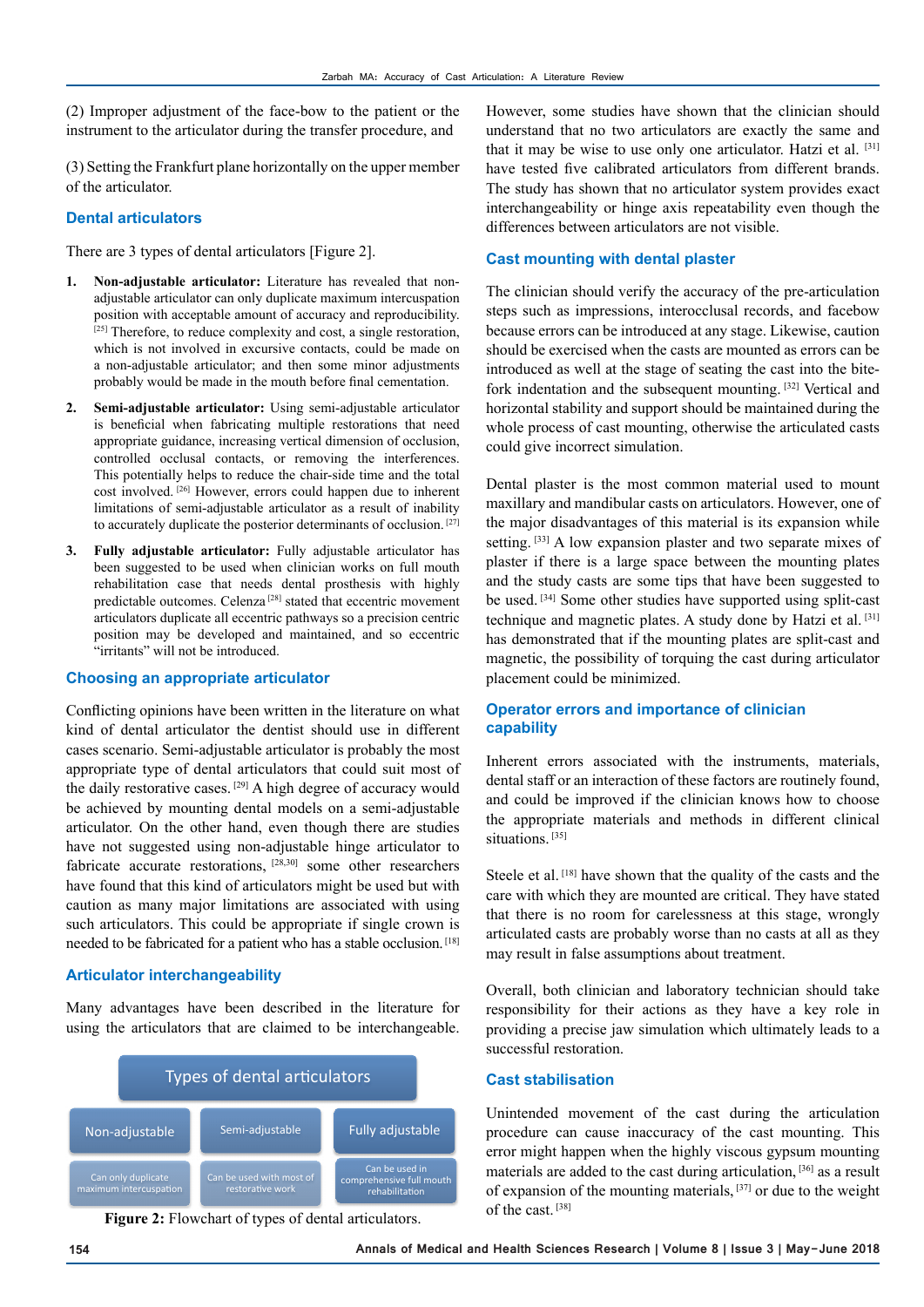Various techniques have been described in the literature to stabilize the casts during articulation process. Rigid rods secured by sticky wax, cyanoacrylic adhesive, rubber bands, clay, plaster, and silicone material are examples of the techniques and materials used to secure the casts. [38] However, no evidencedbased study has suggested one universal technique that can suit all cases and completely eliminate all cast movements. Ghazal and Kern [39] have shown that the practitioner should be careful as some of the mentioned techniques have some undesirable features that may result in an uncontrolled compressive force on the interocclusal recording material or in a horizontal movement.

#### **Checking mounting accuracy**

Assessment of the validity of the cast articulation has infrequently been investigated. With limited success, just few studies have tried to test the accuracy of the resultant articulated casts. [36,40] It is sensible that these investigations have visually evaluated the legitimacy of cast articulation by comparing the occlusal findings on the mounted casts with those found clinically. However, achieving highly accurate dental prosthesis needs more scientific methods to evaluate the reproducibility of occlusal findings.

Foil shim-stock is considered the most common way to verify the clinical findings. Interocclusal position, for example, can be confirmed if the casts hold the shim-stock between the same teeth as they do in the mouth. [18] Additionally, Vericheck is an instrument that has been used by some studies when the accuracy of cast mounting is needed to be checked. [41,42] Some articulators such as Denar Mark II has the ability to be used in conjunction with Vericheck. Also, split cast is a technique that the clinician or technician can use to verify jaw position records.

## **Importance of maintaining dental articulators and recording instruments**

To maintain the accuracy of dental articulators and recording devices, both dentist and laboratory technician are supposed to keep these instruments clean and handle them with care. Debris of wax and plaster on the articulator surfaces can cause mounting errors resulting in an occlusal discrepancy. Over-tightening the screw of transfer fork or excessive pressure applied on any part of facebow appliance could cause permeant damage leading to incorrect recording. [20] Regular check-up of the articulation and registration instruments is advised.

## **Conclusion**

Successful diagnosis and satisfactory treatment require an accurate cast articulation that duplicates patient's maxillomandibular relationship. Whereas few studies denote that occlusal precision might not be critical for treatment success, [43,44] many researchers believe that accurate cast articulation is a necessity and the final dental prosthesis would not be acceptable if inaccuracy is introduced in any stage of dental cast mounting procedure. [10,23,45]

Achieving accurate cast articulation is a challenge for both clinician and laboratory technician. Literature has shown that

errors are expected to happen in any step of the cast articulation process. Shortcomings associated with the materials used,  $[46]$  inherent limitations of the articulators,  $[47]$  restrictions of soft tissues such as the ligaments of the TMJ and masticatory muscles, [48] are some issues that impact either directly or indirectly the accuracy of the cast articulation. However, many of cast articulation errors can be avoided through understanding the maxillomandibular relationship, [49] appropriate selection of the materials and methods, [18] and careful manipulation of the devices<sup>[5]</sup>

Controlled studies on the clinical impact of cast articulation accuracy are needed to be conducted. Likewise, the quality of cast articulation could be improved by developing a new approach that eliminates several steps necessary with conventional procedures for mounting casts in an articulator. [50,51]

## **Conflict of Interest**

All authors disclose that there was no conflict of interest.

#### **References**

- 1. Cox JR, Brandt RL, Hughes HJ. A clinical pilot study of dimensional accuracy of double-arch and complete-arch impressions. J Prosthet Dent 2002;87:510-515.
- 2. Helkimo M, Ingervall B, Carlsson GE. Variation of retruded and muscular position of mandible under different recording conditions. Acta Odontologica Scandinavica. 1971;29:423-437.
- 3. Campos AA, Nathanson D. Compressibility of two polyvinyl siloxane interocclusal record materials and its effect on mounted cast relationships. Journal of Prosthetic Dentistry. 1999;82:456-461.
- 4. Dawson PE. Evaluation, diagnosis, and treatment of occlusal problems. 2nd ed. St Louis: C. V. Mosby; 1989**.**
- 5. Christensen GJ. Making fixed prostheses that are not too high. The Journal of the American Dental Association. 2006;137:96-98.
- 6. Davis RD, Schwartz RS. Dual-arch and custom tray impression accuracy. American Journal of Dentistry. 1991;4:89-92.
- 7. Davis R, Schwartz R, Hilton T. Marginal adaptation of castings made with dual-arch and custom trays. American journal of dentistry. 1992;5:253-254.
- 8. Vergos VK, Tripodakis AP. Evaluation of vertical accuracy of interocclusal records. International Journal of Prosthodontics. 2003;16.
- 9. Dua P, Gupta SH, Ramachandran S, Sandhu HS. Evaluation of four elastomeric interocclusal recording materials. Medical Journal Armed Forces India. 2007;63:237-240.
- 10. Freilich MA, Altieri JV, Wahle JJ. Principles for selecting interocclusal records for articulation of dentate and partially dentate casts. The Journal of prosthetic dentistry. 1992;68:361-367.
- 11. Fattore L, Malone WF, Sandrik JL, Mazur B, Hart T. Clinical evaluation of the accuracy of interocclusal recording materials. Journal of Prosthetic Dentistry. 1984;51:152-157.
- 12. Urstein M, Fitzig S, Moskona D, Cardash HS. A clinical evaluation of materials used in registering interjaw relationships. Journal of Prosthetic Dentistry. 1991;65:372-377.
- 13. Breeding LC, Dixon DL, Kinderknecht KE. Accuracy of three interocclusal recording materials used to mount a working cast. Journal of Prosthetic Dentistry. 1994;71:265-270.